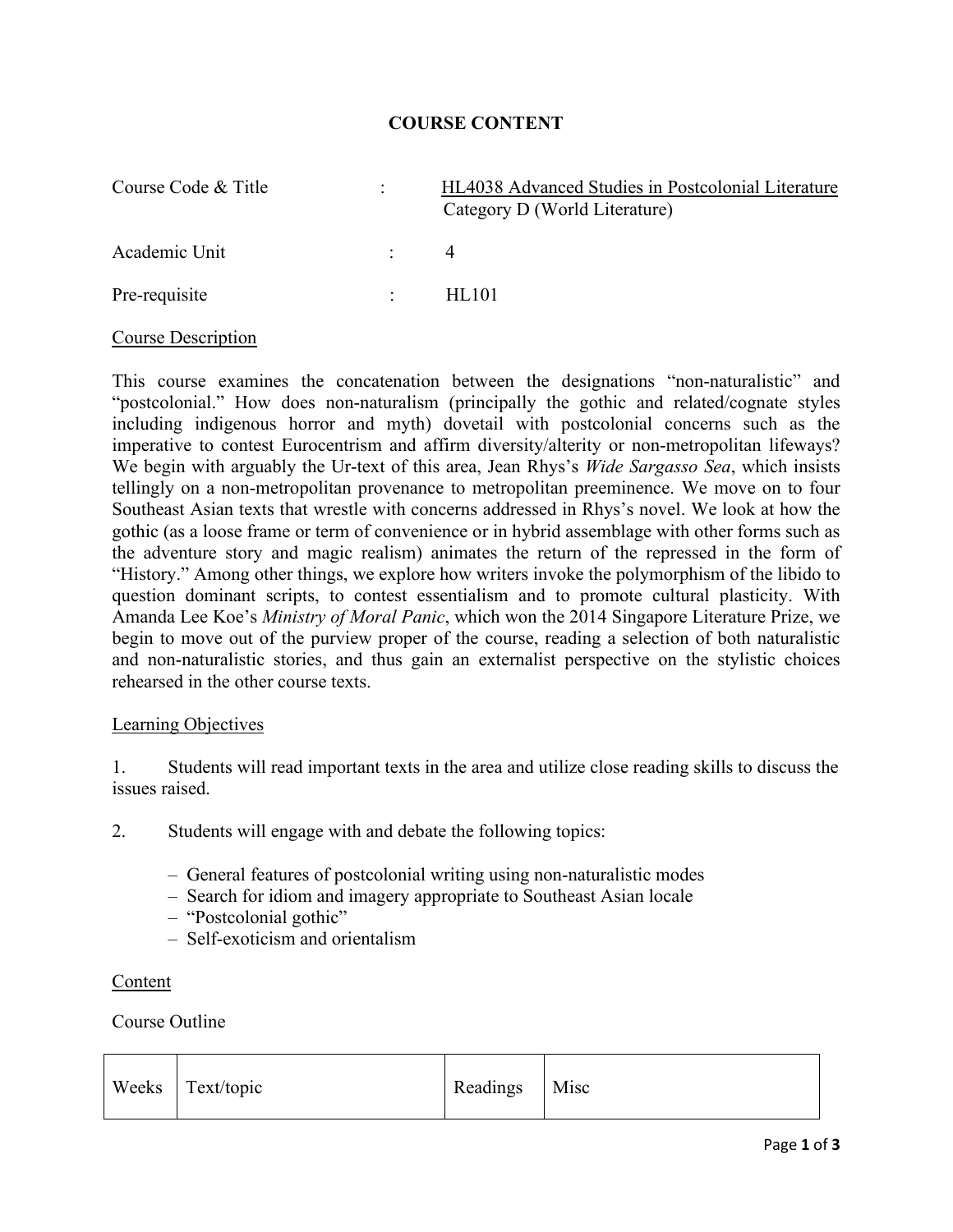| 01 | Introduction                     |                            |  |
|----|----------------------------------|----------------------------|--|
| 02 | Wide Sargasso Sea                |                            |  |
| 03 | Wide Sargasso Sea                |                            |  |
| 04 | The Harmony Silk Factory         |                            |  |
| 05 | The Harmony Silk Factory         |                            |  |
| 06 | Beauty is a Wound                |                            |  |
| 07 | Beauty is a Wound                |                            |  |
|    | <b>RECESS</b>                    |                            |  |
| 08 | Ministry of Moral Panic: Stories | Selected<br>stories        |  |
| 09 | Ministry of Moral Panic: Stories | Selected<br>stories        |  |
| 10 | Spirits Abroad                   | Selected<br><b>Stories</b> |  |
| 11 | Spirits Abroad                   | Selected<br><b>Stories</b> |  |
| 12 | Essay Consultation (individual)  |                            |  |
| 13 | Summary                          |                            |  |

Learning Outcome